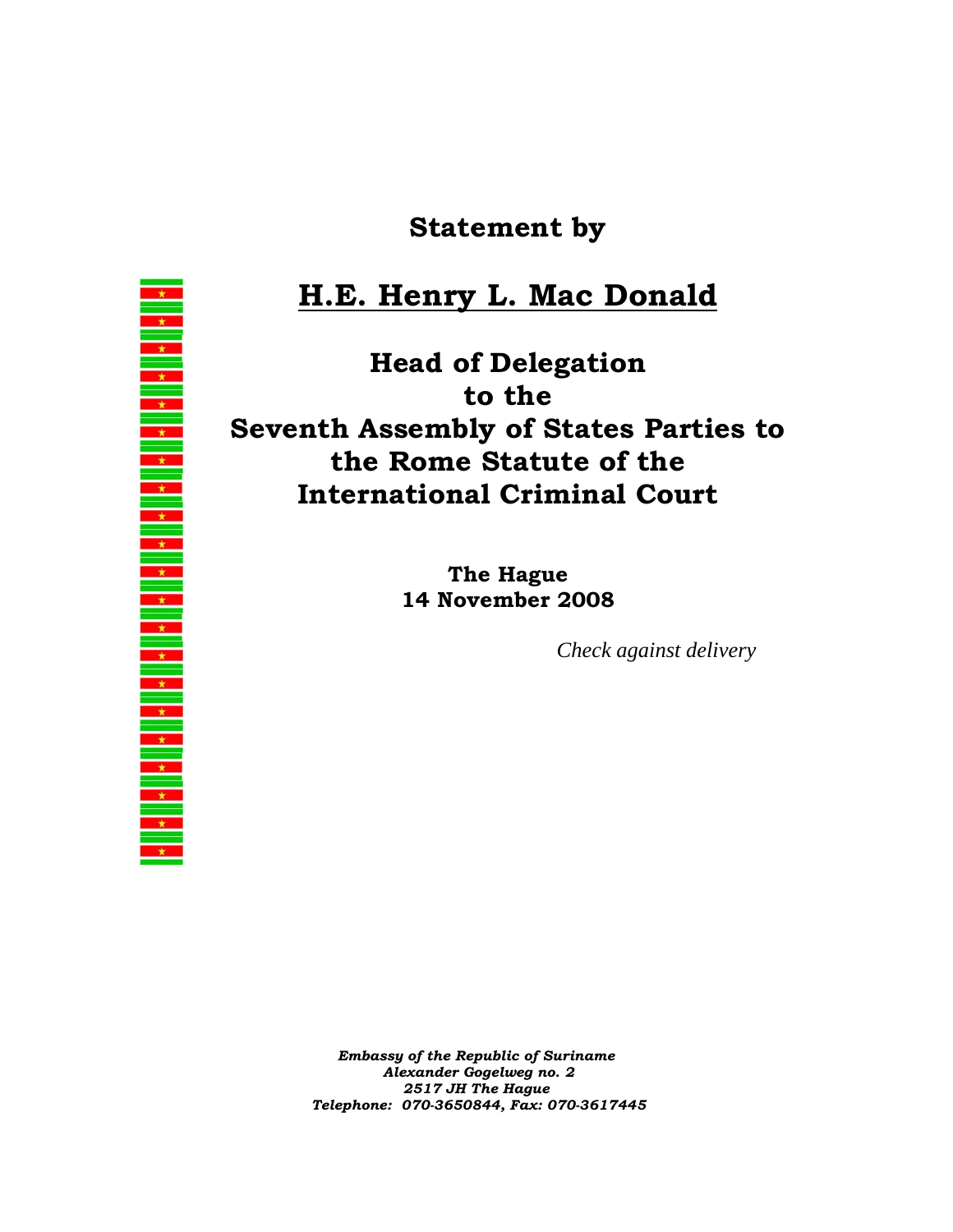Thank you Mr. President,

I am deeply honoured and privileged to deliver this maiden statement to the Seventh Assembly of States Parties on behalf of the Government of the Republic of Suriname, who recently became the  $107<sup>th</sup>$  State Party to the Rome Statute of the International Criminal Court.

Allow me to thank you, Mr. President and the Members of the Bureau for the important work done so far.

I would also like to express my gratitude to the Representatives of the Court, in particular President Philippe Kirsch and Prosecutor Luis Moreno-Ocampo, as well as to the President of the Board of Directors of the Victims Trust Fund, Ms. Simone Veil, for their comprehensive reports, presented yesterday.

I would like to acknowledge the host country for providing us with the necessary infrastructure to facilitate constructive deliberations and working conditions in the pursuit of international peace and justice, in particular criminal justice.

We look forward to productive deliberations during this Seventh Assembly of States Parties and pledge our full support and cooperation in this regard. Furthermore, I would like to reiterate the determination of Suriname to engage constructively in the work on the further development and functioning of the Court.

Mr. President,

The international community continues to be confronted with the most serious crimes threatening peace, security and the well-being of the world. This Court therefore stands as the willpower of the international community in upholding the principles of justice and equality before the law, since it provides a reassurance to those victims who were stripped of their rights, property and dignity.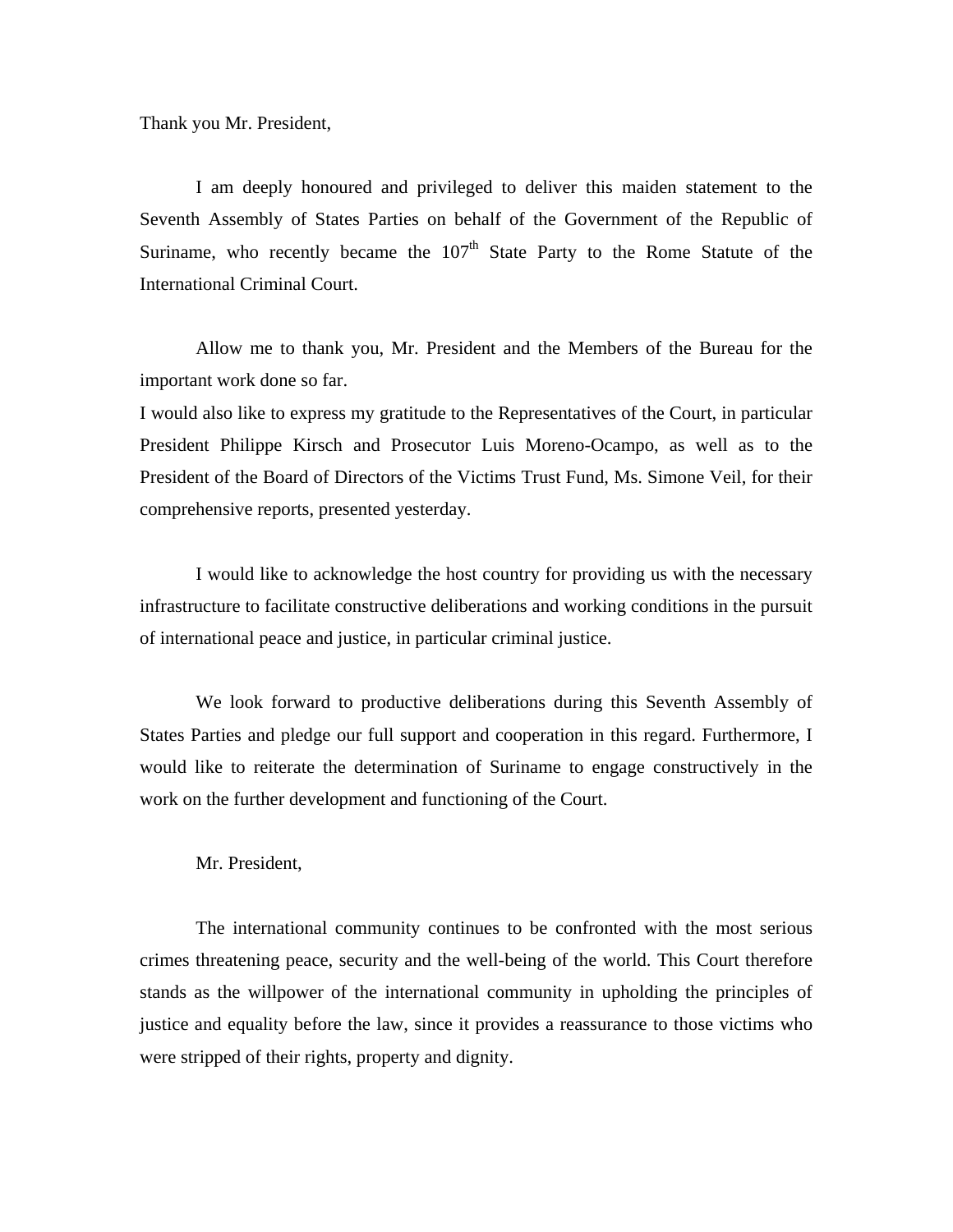Some have predicted that it would take decades to obtain the necessary ratifications for the entry into force of the Rome Statute and the Court to be fully created. Despite this skepticism it is noteworthy of mention that this important milestone was reached in a relatively short period of 4 years after signing of the Statute in 2002.

Suriname was pleased to participate in the activities to mark the tenth anniversary of the Rome Statute, held at the United Nations Headquarters this July. We were proud to have joined others in underscoring the significance of an international, permanent, judicial, independent, and non-political institution to bring an end to impunity by holding accountable those individuals accused of committing heinous crimes against humanity, in cases where the national criminal jurisdiction is not able or not willing to do so.

In Suriname we went through an elaborative process of national consultations before acceding to the Statute. Therefore, the adoption of domestic legislative procedure to become a State Party to the Rome Statute was done unanimously in our Parliament. During the discussions in parliament it was also noted, that additional legislative measures are to be taken in order to fulfill our obligations as a state-party to the Rome Statute.

In Suriname the legislators responsible for drafting legislative measures for practical cooperation and jurisdiction issues with the International Criminal Court, will employ the principle of complementarity of the crimes as mentioned in the Rome Statute. Furthermore, the existing national legislation will be amended if necessary.

Several persons where instrumental in the national awareness raising campaign and it would be remiss of me not to acknowledge the sterling efforts of Dr. Ruth Wijdenbosch, Member of Parliament in this regard.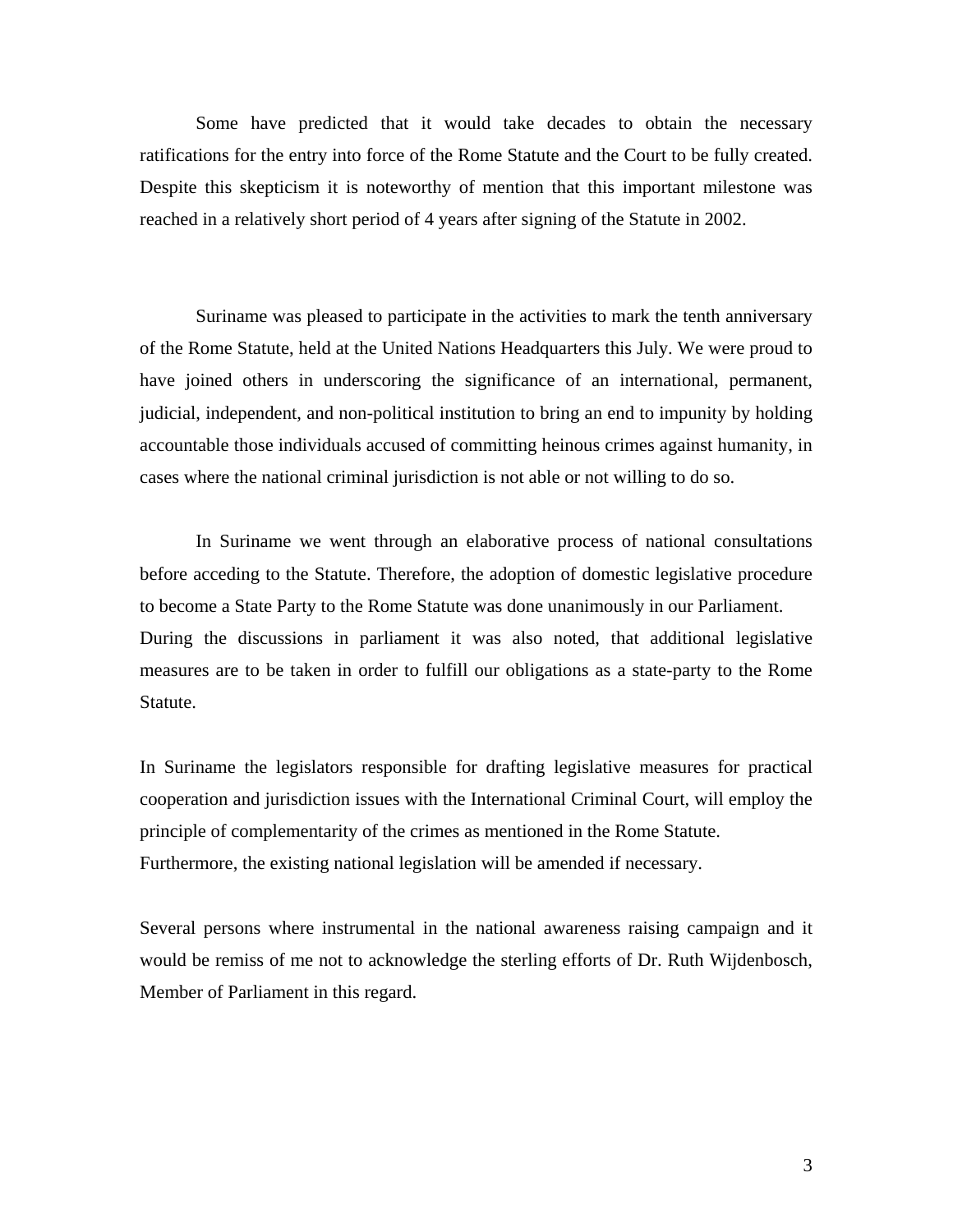Mr. President,

 Even though my country joined the Rome Statute just very recently, it is of the considered view that for the full and effective implementation of the Court's mandate it is important for the Court to reach universality and in this regard we will continue to support the call to those Member States of the United Nations who have not yet done so, to consider acceding to the Rome Statute

 Of equal importance is the cooperation of States Parties with the Court. If we are to address the elimination of the culture of impunity, and guarantee a culture of accountability, justice and the rule of law, it is imperative that States Parties, mindful of their obligations under the Statute, fully support the Court to do whatever is lawfully needed to bring justice to those victims who have placed their lives in our hands.

 Suriname, for its part, upon the request of the Court, will certainly provide its contribution.

 International organizations and civil society have demonstrated to make a positive contribution towards the effective and independent implementation of the Court's mandate. The important contributions of individuals throughout the world, in their plight for human rights and justice, did not go unnoticed.

The Caribbean region, of which Suriname is part of, has played a critical role in the development of the ICC. In this regard I would like to make particular reference to the commitment and determination shown by the former Prime Minister of Trinidad and Tobago, the Honourable Arthur N. Robinson.

At this juncture it is also appropriate to recall the nomination by Guyana of Justice Mohammed Shahabbudeen for election as a judge to the ICC, which already enjoys the endorsement of the Caribbean Community and the Group of Latin American and Caribbean States.